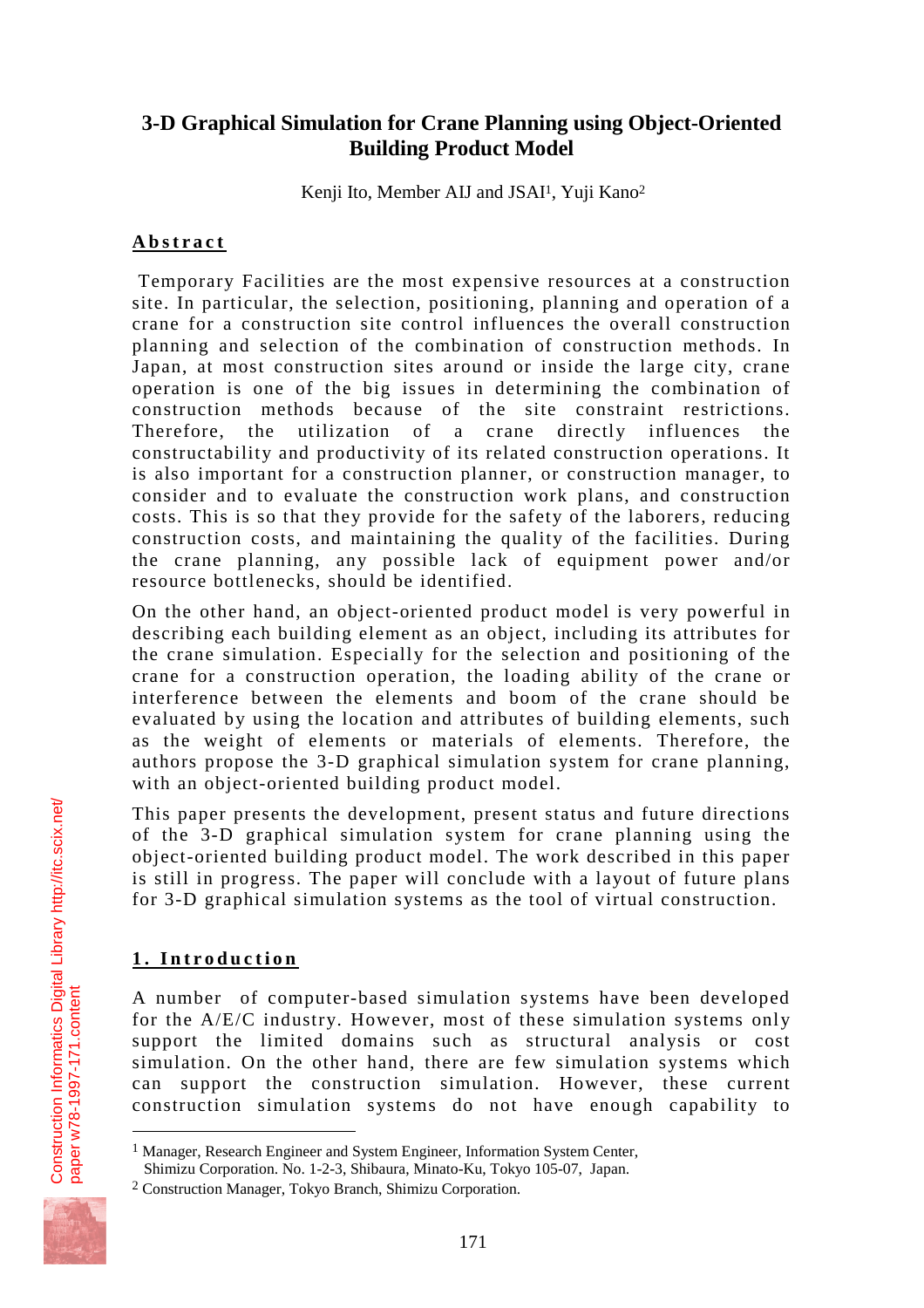support even the most basic construction site elements or do not have enough user-friendly interfaces which easily simulate various situations according to the construction site restrictions.

Therefore, any construction planner or construction manager has to spend considerable time to get the sufficient simulation results from these simulation systems. Most systems do not have the following functions:

Quick Modelling --- How to input the building elements easily and quickly in order to do a simulation.

Full 3-D Capability --- How to prepare the 3-D crane data with its functions as an attribute.

Parallel Simulation --- How to make a multiple plan and compare the cost, quality, safety or duration in order to select the best plan.

Documentation of Results --- How to get the simulation results in the form of a drawing document, animation, estimation sheet, and so on.

Therefore, the authors have been proposing the 3-D graphical simulation system for crane planning, with an object-oriented building product model. The main functions of this simulation system are:

To propose the easy and quick modeling functions to define the building elements, which is independent on any CAD systems.

To propose the list of appropriate cranes by evaluating the building elements location, elements weight, element shape and crane position.

To propose the schedule and cost of the crane by evaluating the number of elements and the crane's loading ability.

To simulate the steel construction work graphically by using the definition of construction zone and construction schedule.

To provide several kinds of documents such as 2-D drawings, specifications, estimation sheets and bar chart diagrams which will be created from the simulation results.

#### **2. Crane Planning**

There are several kinds of restrictions for construction operation, such as the site area, site condition, regulations, human resource restriction, equipment restriction, construction duration, construction cost and so on. Therefore, the following works are very important to proceed with a well-managed construction operation:

How to evaluate the several kinds of restrictions before or during construction as quickly as possible.

How to make the reasonable construction plan while considering the quality of the facility, construction cost, construction duration and labor safety.

How to prepare computer-based systems which support the construction management during the construction operation which takes in effect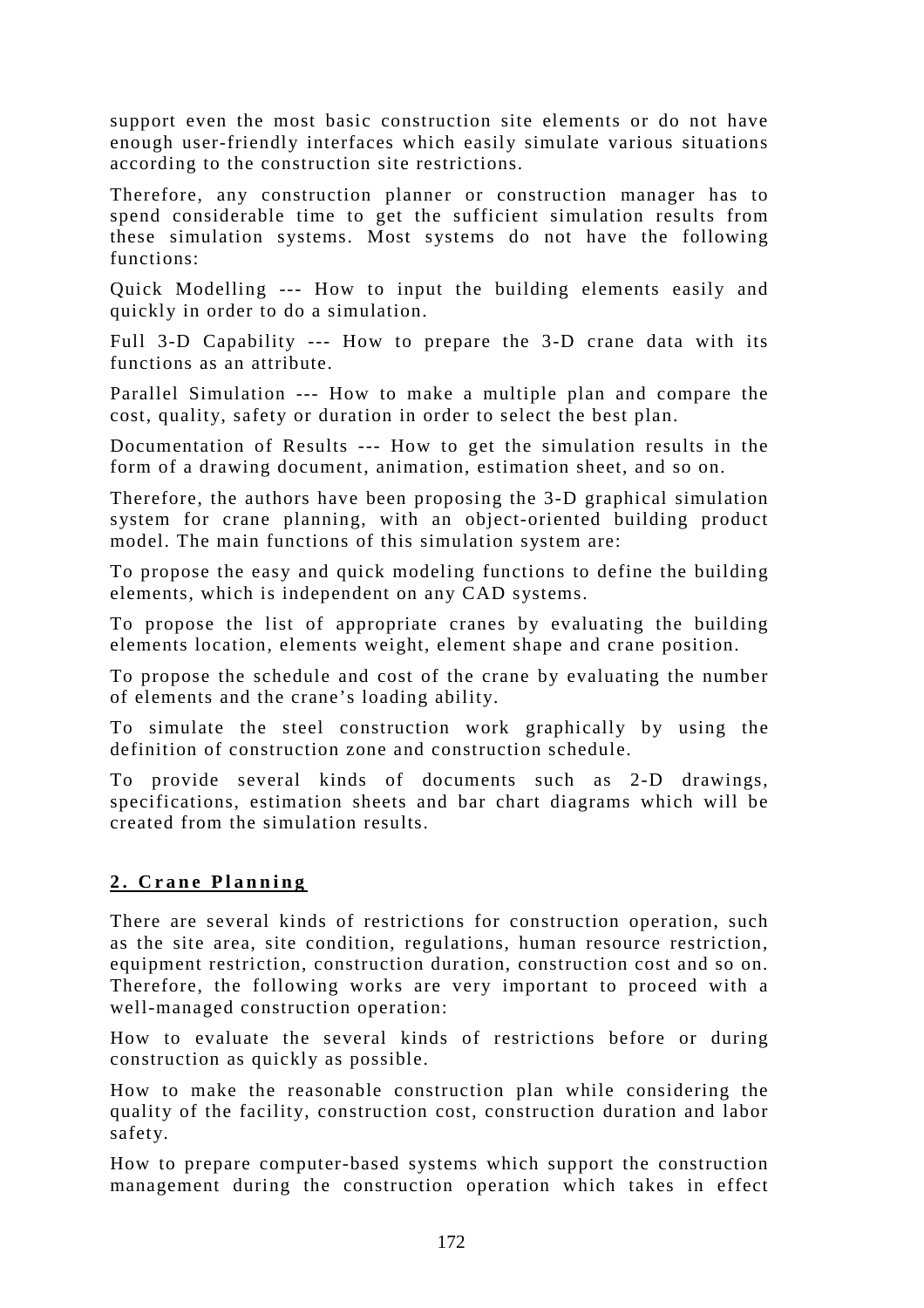unexpected site situations, such as delay of schedule, lack of human resources, construction accident and so on.

Planning for crane is an especially important and difficult task at the construction planning or construction stage, because this planning is strongly related to the construction method selection and influences the overall construction operation. Therefore, the computer-based simulation system for crane planning should have following functions:

Recognition of the shape and area of the construction site and structure or height of neighborhood units around the site.

Definition and recognition of the building elements with attributes which are evaluated by the crane simulation.

Providing the graphical user interfaces which establish the ease of simulation such as to input, to move, to delete the crane and to store it into the file in order to re-evaluate it later.

Providing safety information according to the crane plan during the simulation.<sup>[Ito 95b]</sup>,<sup>[Ito 95C]</sup>

Providing useful output of simulation results such as drawing documents, specifications, construction schedule and so on.

As the first step in developing the well-designed crane simulation systems, the authors have been capturing the behavior of the human experts at the crane planning, because the crane is the most expensive resource and most construction planner or manager carefully selects the crane with the combination of construction methods in order to keep the constructability and productivity of construction.

The construction planner should consider the following subjects at the crane planning stage:

The selection of the crane according to the site restrictions, such as number of structural pieces, maximum weight of building elements, site area and so on.

The positioning of the crane according to the site restrictions, such as weight of each building elements, position of highest building element, distance of nearest and farthest building elements and loading ability of crane.

 Interference between the built elements and boom of the crane considering zoning and sequence of construction. (Figure-1 and Figure-2)

Total construction period and cost by using the selected crane.

This system provides the various simulation functions such as changing of crane position, changing of the type or ability of crane, changing the sequence of erection, according to the interference evaluation.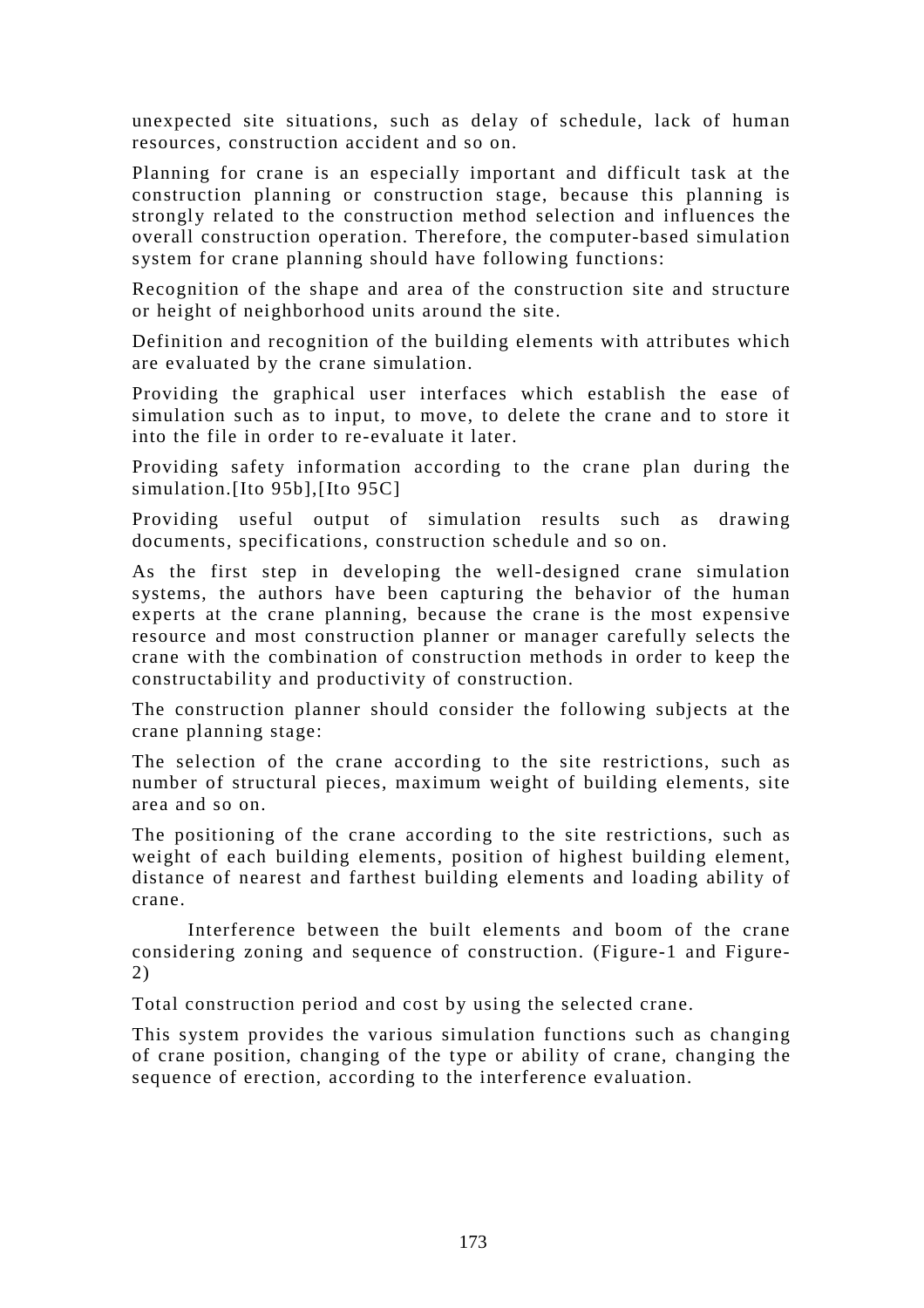

**Figure - 1: Interference Evaluation between Cranes** 



**Figure - 2: Interference Evaluation between Crane and Elements**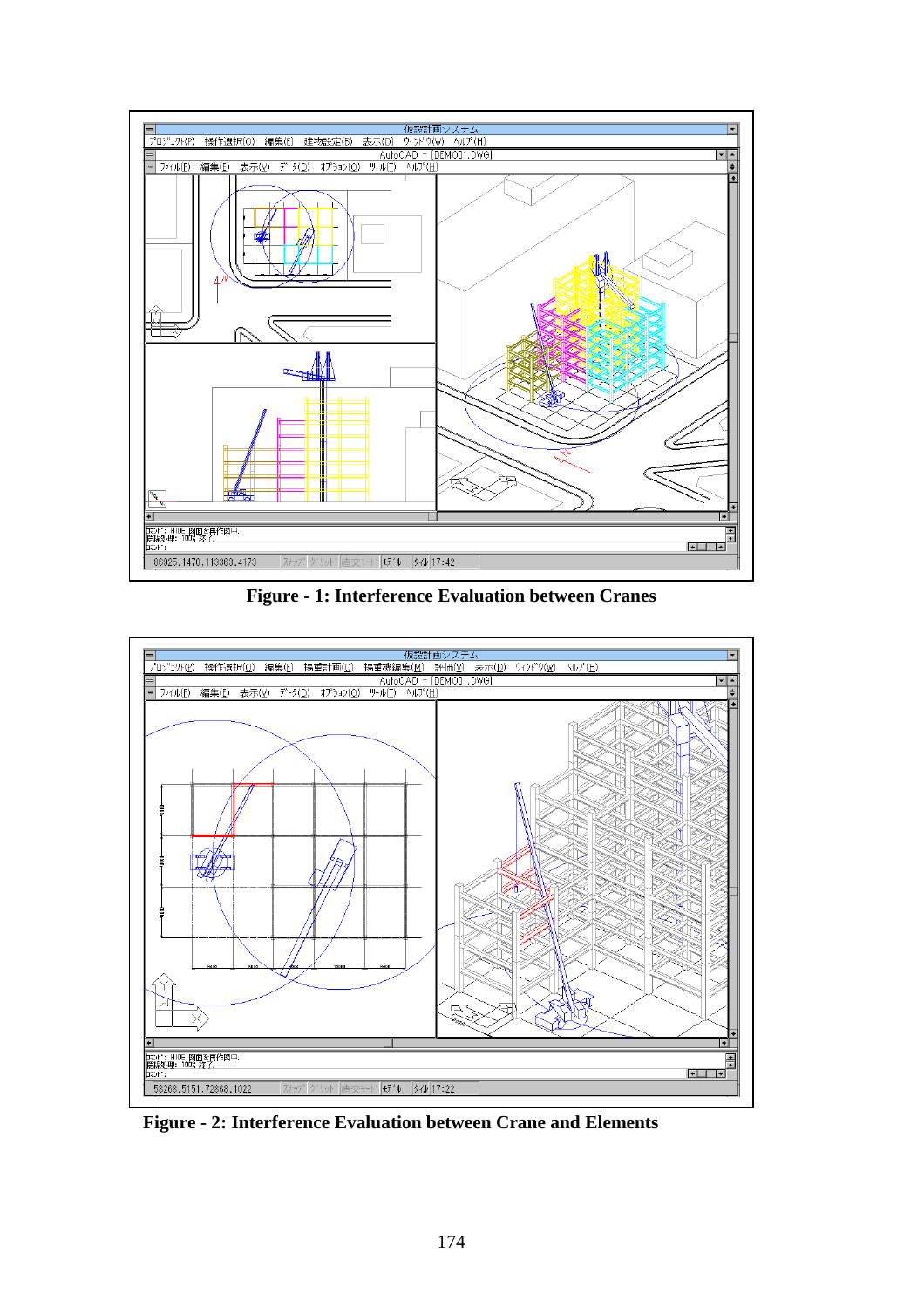| PSD-部材以作成:柱               |                                              |          |        |                                   | ⊠                    |  |  |  |
|---------------------------|----------------------------------------------|----------|--------|-----------------------------------|----------------------|--|--|--|
| 編集階: 下                    |                                              |          |        |                                   |                      |  |  |  |
| 記号: [01<br>材質: S<br>単位重量: | 呼称寸法<br>G H形鋼<br>クロスト<br>r<br>角形鋼管<br>C ボックス |          |        | A: 600<br>B:300<br>C: 40<br>D: 40 | mm<br>mm<br>mm<br>mm |  |  |  |
| 20<br>kg/m                |                                              |          |        | E:                                | mm                   |  |  |  |
| 10<br>kg/m                | 鉄筋重量:                                        |          |        |                                   |                      |  |  |  |
| 付加重量:                     | 標準H網-600*300                                 |          | ▼      | $G$ :                             | mm                   |  |  |  |
| 10<br>%                   |                                              |          |        | H:                                | mm                   |  |  |  |
| 記号<br>材質                  | 呼称寸法                                         | タイプ<br>А | B<br>¢ | D<br>Ε<br>F                       |                      |  |  |  |
| <b>x</b>                  |                                              |          |        |                                   |                      |  |  |  |
| - 조히<br>E                 |                                              |          |        |                                   |                      |  |  |  |
| 削除<br>更新<br>追加            |                                              |          |        |                                   |                      |  |  |  |
| 轨划<br>ŌК                  |                                              |          |        |                                   |                      |  |  |  |

**Figure - 3: Screen Image of Element Definition**

# **3. Object-Oriented Product Model**

For the crane planning, building elements should have the following information in order to establish the several kinds of simulation:

3-D topological information.

Type, shape and material of elements.

Relationship between other elements.

Floor and zone information.

Figure-3 shows the example of the user interface of building element definition. In terms of the crane simulation, defining of the detail section information of building element with material information as an object is needed to evaluate the loading ability of crane and positioning of crane. On the other hand, defining the relationship between elements as an attribute of an object is very useful to evaluate the sequence of erection and interference between built elements and boom of the crane.

In this system, the following physical and non-physical elements are defined as an object using the previous user interface:

Construction Site, Adjacent Properties, Column Line, Floor, Erection Stage, Zone and Volume. (Figure-4)

Column, Beam, Wall, Slab and Free Element. (Figure-3)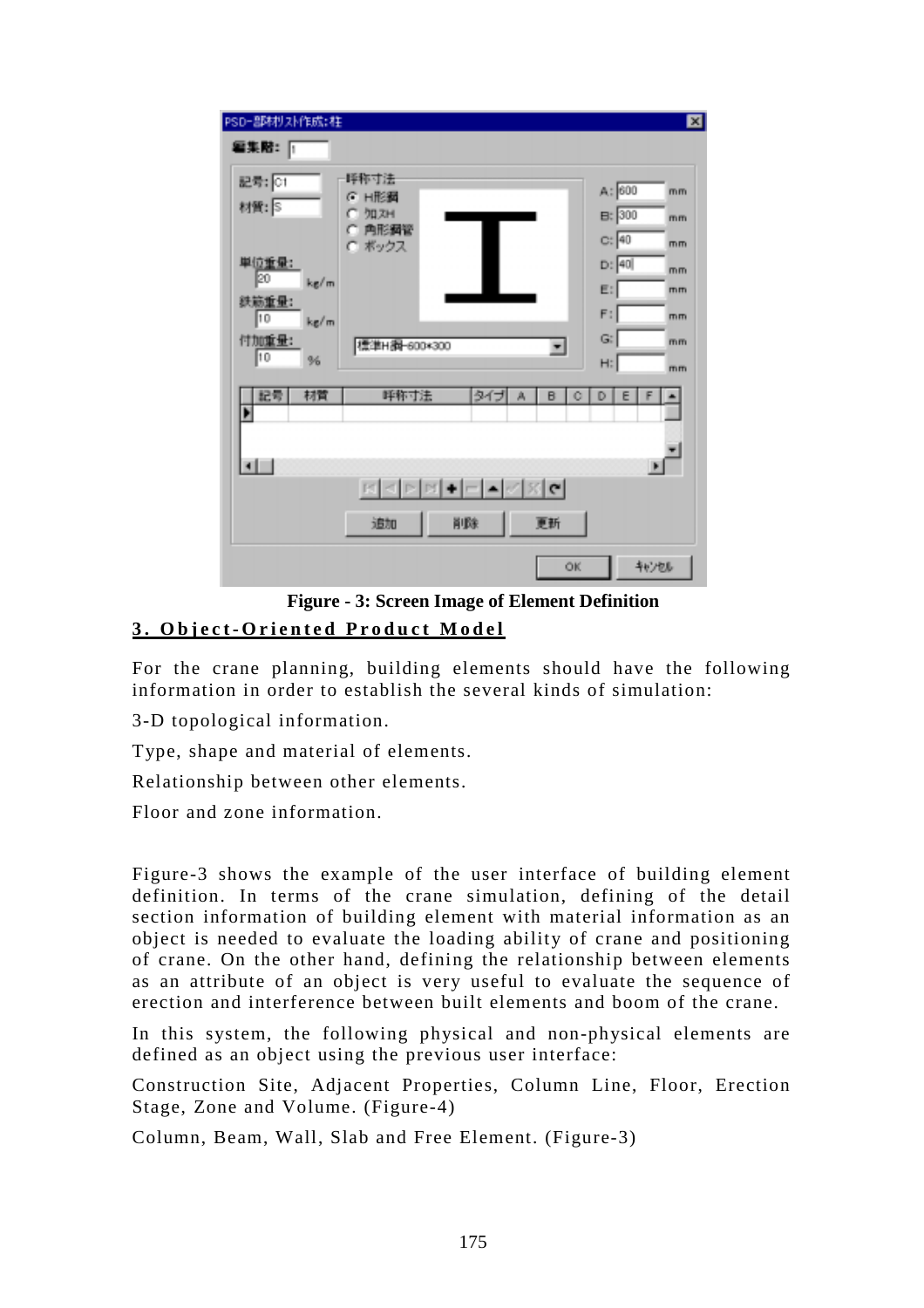| 階高/節設定<br>$\equiv$ |         |     |      |                                                                               |  |  |  |
|--------------------|---------|-----|------|-------------------------------------------------------------------------------|--|--|--|
|                    | 地上 6階   |     |      | 塔屋<br>2階                                                                      |  |  |  |
|                    |         | 節   | 階高   | $\left. \begin{matrix} \circledast \\ \circledast \end{matrix} \right $<br>IX |  |  |  |
|                    | P2F     | 第4節 | 3000 |                                                                               |  |  |  |
|                    | $P$ 1 F |     | 3000 |                                                                               |  |  |  |
|                    | 6 F     | 第3節 | 4000 |                                                                               |  |  |  |
|                    | 5 F     |     | 4000 |                                                                               |  |  |  |
|                    | 4 F     | 第2節 | 4000 |                                                                               |  |  |  |
|                    | 3F      |     | 4000 |                                                                               |  |  |  |
|                    | 2 F     | 第1節 | 4000 |                                                                               |  |  |  |
|                    | 1 F     |     | 4000 |                                                                               |  |  |  |
| ОK<br>キャンセル        |         |     |      |                                                                               |  |  |  |

**Figure - 4: Definition of Floor and Erection Stage** 

At the beginning of this project, this modelling function was consisted in the user interface for the section definition by Microsoft Visual Basic, and for inserting element data or displaying inserted element by AutoLisp. And interface between the section definition and inserting project data is realized by the DDE linkage of Microsoft Windows. However, for the future extension and the system response, this modelling function is re-developing as a common modeller and the CAD independent system using Boland Delphi, and the result of this redevelopment, new modelling function can provide the product model to the couple of systems, such as 3-D graphical simulation system and Walkthrough system. Moreover, this system provides the interface functions in order to import the 3-D structural data from structural design CAD system and to export the 3-D building data to the 3-D shop drawing CAD or the displaying image to the 2-D shop drawing CAD systems. Figure-5 shows the class hierarchy of this system. This class structure is realized by using the *blocks* of AutoCAD in this simulation systems. Similar approach to describe the product data using the *blocks* was proposed and proved by author.[Ito 90]

# **4. Visualization and Documentation**

During the crane simulation, several kinds of conditions will be defined, changed and fixed according to the selection of the crane, position of the crane, zoning plan, cost estimation and period evaluation. Through this process, the user would like to print out or save the simulated results as a 2-D drawing document, estimation sheet, bar chart diagram and so on in order to find the best plan from their simulation.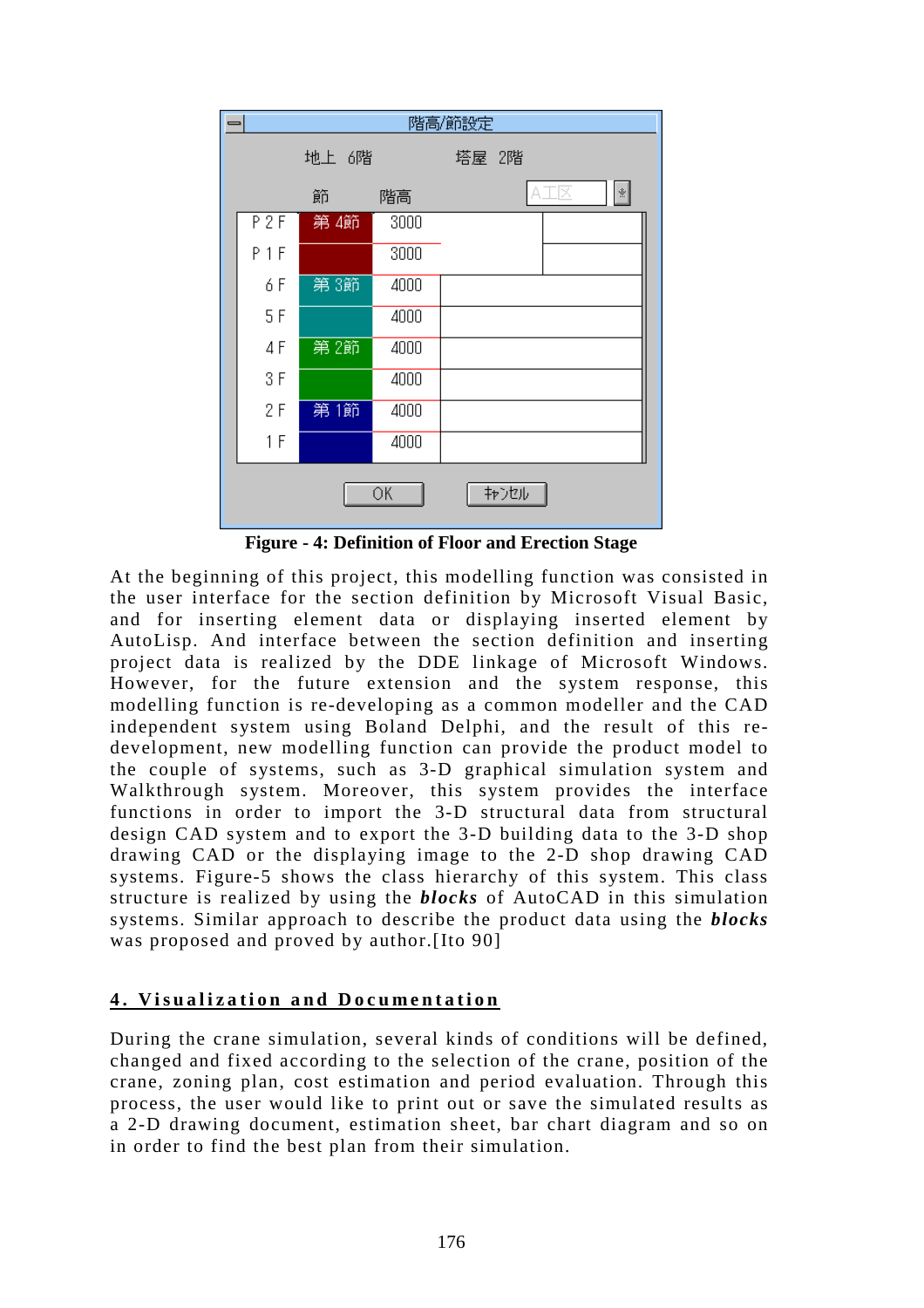

# **Figure - 5: Hierarchy of Object Class**

Therefore, this simulation system provides the following documents:

• 2-D drawing documents which captures the screen image to the DXF format and output to the printer/plotter or any other 2-D CAD systems.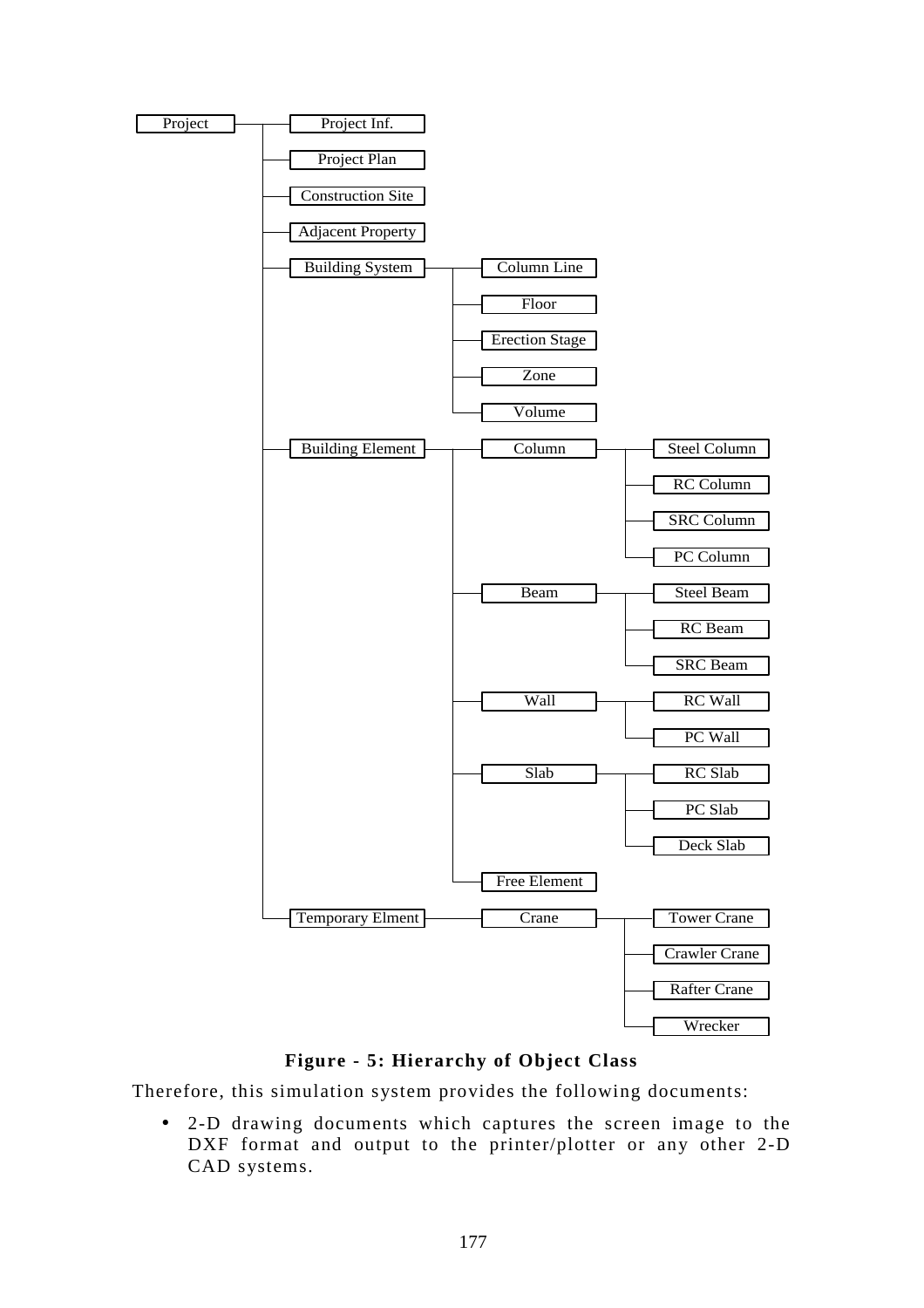

Figure - 6: Lifting and Climbing Schedule Evaluation

- Bar chart diagram which evaluates the number of structural steel pieces from the crane ability which stored into the crane database. (Figure-6).This schedule data can export to the in-house construction management system.[Ito 95a]
- Crane cost estimation which evaluates the duration of erection work and rental cost of the selected crane from the above crane operation schedule. (Figure-7) After the crane cost estimation, cost information is transferred to the in-house pricing system and the user can get the formal pricing sheet.
- Formal documents which should be submitted to the government office or branch office are created automatically from this system as a result of simulation.
- Past construction accident data which related to the temporary facility work, can refer from this system in order to forecast or prevent to the future accident.
- Erection sequences will be displayed on the screen which is according to the designated zone and erection stage by user.

These additional functions of a simulation system provide the integrated environment to the construction planner and construction manager before and during construction operation.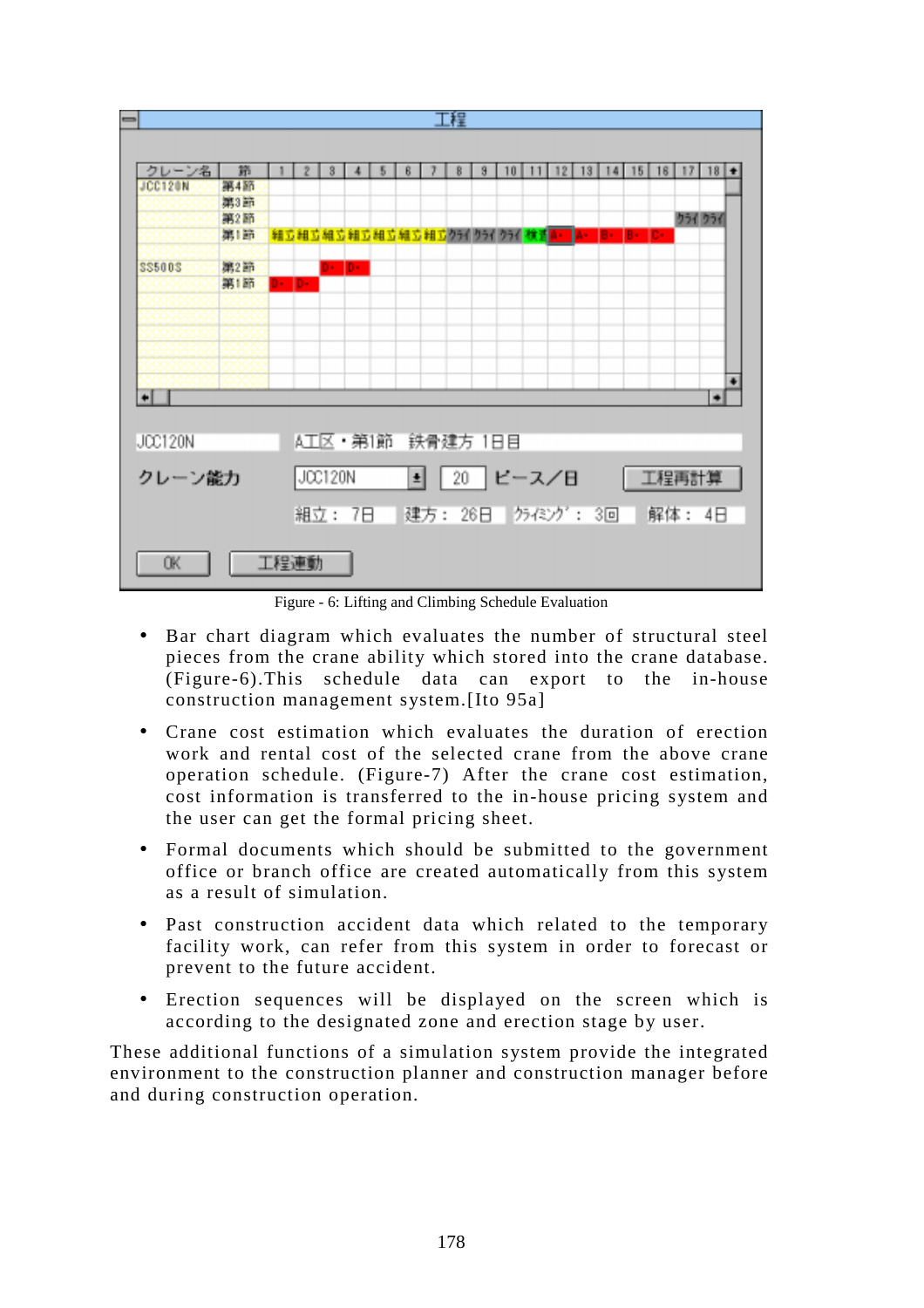| $\qquad \qquad \blacksquare$ |         |                |               |       | コスト評価       |    |        |     |     |           |  |
|------------------------------|---------|----------------|---------------|-------|-------------|----|--------|-----|-----|-----------|--|
|                              | 総計:     |                | ¥22,574,830   |       | 組立人工        |    |        |     |     |           |  |
|                              | JCC120N |                |               |       | 項目          |    | 単価     | 人数  | 日数  | 合計        |  |
|                              | SS500S  |                |               | 萬工1   |             |    | 35,000 | 5.0 | 5.0 | 875,000   |  |
|                              |         |                |               |       | 鳶工2         |    | 35,000 | 3.0 | 2.0 | 210,000   |  |
|                              |         |                |               |       | 鍛冶工         |    | 25,000 | 1.0 | 1.0 | 25,000    |  |
|                              |         |                |               | 電工    |             |    | 25,000 | 2.0 | 1.0 | 50,000    |  |
|                              |         | <b>JCC120N</b> | \$\$500\$     |       | 指導員         |    | 50,000 | 2.0 | 6.0 | 600,000   |  |
|                              | 損料      | 2,064,600      | 320,000       |       | 検査員         |    | 50,000 | 2.0 | 1.0 | 100, 000  |  |
|                              | 機械修繕費   | 103,230        | 16,000        |       |             |    |        |     |     |           |  |
|                              | 水海神費    | 1,184,000      | 0             |       | 小計          |    |        |     |     | 1,860,000 |  |
|                              | 組立費     | 2,092,000      | Û             |       |             |    |        |     |     |           |  |
|                              | りっぽうが書  | 1,290,000      | Û             |       |             |    |        |     |     |           |  |
|                              | 解体费     | 2,375,000      | Û             |       | 組立クレーン      |    |        |     |     |           |  |
|                              | 月例点検費   | 80,000         | 0             |       | 項目          |    | 単価     | 台数  | 日数  | 合計        |  |
|                              | 運送費     | 2,610,000      | Û             |       | うフタークレーン45モ |    | 58,000 | 1.0 | 4.0 | 232,000   |  |
|                              | 工事材料费   | 1,340,000      | 0             |       |             |    |        |     |     | 0         |  |
|                              | 基礎費     | 8,900,000      | Û             |       |             |    |        |     |     | 0         |  |
|                              | 諸経費     | 200,000        | 0             |       |             |    |        |     |     | Ũ.        |  |
|                              | 稼働日数    | 37             |               |       | 小計          |    |        |     |     | 232,000   |  |
|                              | 小計      | 22,238,830     | 336,000       |       |             |    |        |     |     |           |  |
|                              | 使用台数    |                |               |       |             |    |        |     |     |           |  |
|                              | 合計      | 22,238,830     | 336,000       |       |             |    |        |     |     |           |  |
| $\left  \cdot \right $       |         |                | $\rightarrow$ |       |             |    |        |     |     |           |  |
|                              | 0K      |                |               | 損料・修繕 |             | 於  |        | 組立  |     | かぼか       |  |
|                              |         |                |               | 解体    |             | 点検 |        | 運送  |     | 材料·基礎等    |  |

**Figure - 7: Crane Cost Estimation**

# **5. Conclusion and Discussion**

This paper described a 3-D graphical simulation system for crane planning with an object-oriented building product model that supports simulation, visualization and documentation of crane planning with userfriendly interfaces. Currently, this simulation system has been developing and will apply to actual construction planning from this October. The most important point of developing this system is proved the concept of the new type of 3-D graphical simulation with the evaluation of cost, schedule and other planning factors.

During the course of developing this simulation system, the advantage of object-oriented building product model and integrated system environment for construction planning and management in the A/E/C industry has been found and discussed. The new modeller, which is using this simulation system, is independent on any CAD systems. Currently, this modeller has own data format and can provide the several kinds of file format such as 3-D DXF and so on. Then this modeller will be used by not only this simulation system or Walkthrough but also structure design system or production planning system. Moreover, in future, when the ISO/STEP or IAI/IFC will be established, by changing the data format of this common modeller to use these standard, the integrated system environment will be realized by this modeller.